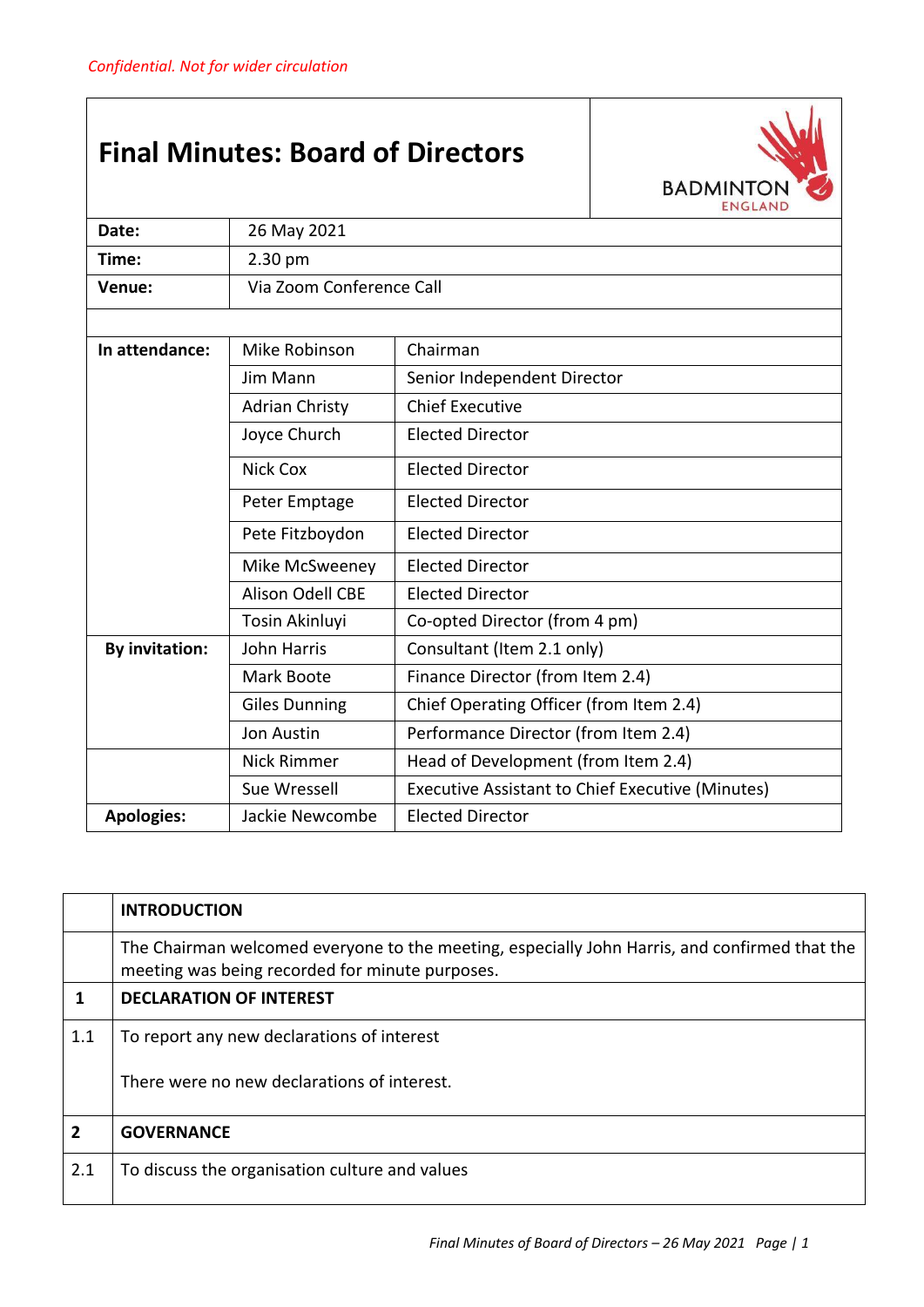|     | Critical to align strategy, values and culture.                                                                                                                                                                                                                                                          |  |  |
|-----|----------------------------------------------------------------------------------------------------------------------------------------------------------------------------------------------------------------------------------------------------------------------------------------------------------|--|--|
|     | High performance culture (see notes of previous discussion on 28 April 2021)<br>Not a plan but an overview                                                                                                                                                                                               |  |  |
|     | Need to discuss whether all six points are relevant to us (and to all aspects of what we<br>do) and/or whether there any other relevant characteristics                                                                                                                                                  |  |  |
|     | Strong leadership (point 1) seen to be important - leaders will drive empowerment and<br>$\bullet$<br>encourage all staff (point 6) so that all of our people see it as their role to lead [the sport]<br>Consider high <b>performing</b> (rather than high performance) culture<br>Suggested additions: |  |  |
|     | Openness                                                                                                                                                                                                                                                                                                 |  |  |
|     | Transparency                                                                                                                                                                                                                                                                                             |  |  |
|     | Honesty<br>$\bullet$                                                                                                                                                                                                                                                                                     |  |  |
|     | Consistent delivery<br>$\bullet$                                                                                                                                                                                                                                                                         |  |  |
|     | <b>Next steps</b>                                                                                                                                                                                                                                                                                        |  |  |
|     | Suggested framework (appendix 1)                                                                                                                                                                                                                                                                         |  |  |
|     | Culture survey to assess where we are now - need to resolve potential barriers and agree<br>timing.                                                                                                                                                                                                      |  |  |
| 2.2 | To receive the recommendations for the position of Elected Director                                                                                                                                                                                                                                      |  |  |
|     | The Board received the paper and the Chairman updated them further on the appointment<br>process. The following points were noted:                                                                                                                                                                       |  |  |
|     | Eleven good candidates were interviewed initially with two invited for second interviews.<br>Mark King was considered the preferred candidate who understands the sport very well.<br>The Board approved the nomination, and the Chairman would contact Mark King to<br>inform him (ACTION: MR)          |  |  |
|     | Decision:                                                                                                                                                                                                                                                                                                |  |  |
|     | a) The Board approved the nomination of Mark King to go forward to the AGM for election.                                                                                                                                                                                                                 |  |  |
|     | Please refer to the Action Items Register for updated actions (appended).                                                                                                                                                                                                                                |  |  |
| 2.3 | To receive the role description for the Senior Independent Director                                                                                                                                                                                                                                      |  |  |
|     | The Board received the paper and Directors would put their name forward to the Chairman if<br>they would like to be considered for the role. A vote would be held at the July meeting should<br>there be more than one person put forward.                                                               |  |  |
|     | Decision:                                                                                                                                                                                                                                                                                                |  |  |
|     | The Board approved the role description for the Senior Independent Director<br>a)                                                                                                                                                                                                                        |  |  |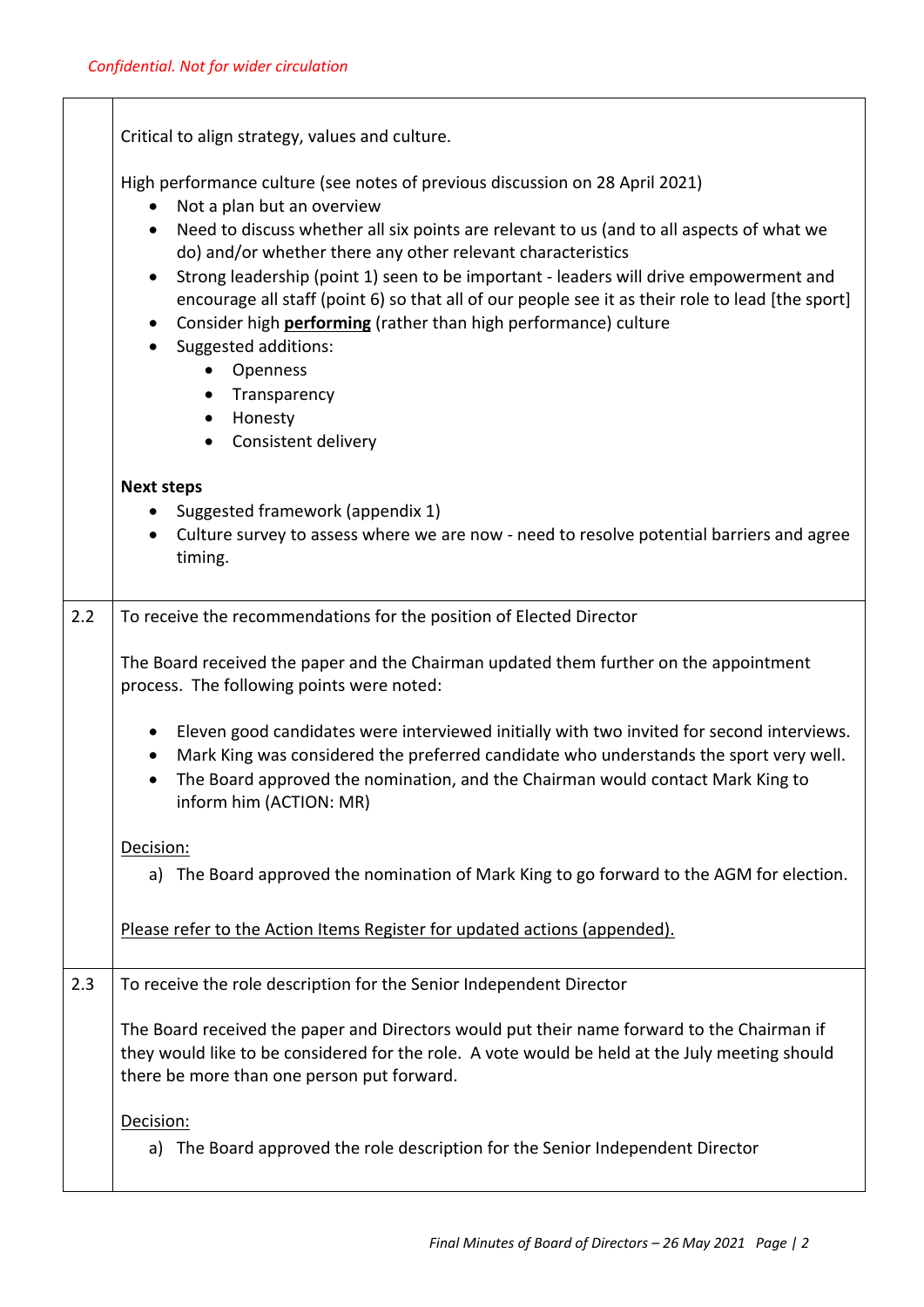|      | Please refer to the Action Items Register for updated actions (appended).                                                                                                                                                                                                                                                                                                        |
|------|----------------------------------------------------------------------------------------------------------------------------------------------------------------------------------------------------------------------------------------------------------------------------------------------------------------------------------------------------------------------------------|
| 2.3i | To confirm the Board's approval to put Tosin Akinluyi forward to the AGM to remain as a Co-<br>opted Director for one year from the end the AGM until the AGM in 2022 and to confirm the<br>Board's approval for Jim Mann to be put forward to the AGM for appointment as an Honorary<br>Vice President.<br>[Note: Jim Mann and Tosin Akinluyi were absent from this discussion] |
|      | Decision:                                                                                                                                                                                                                                                                                                                                                                        |
|      | a) The Board approved the proposal for Jim Mann to be put forward to the AGM for<br>appointment as an Honorary Vice President.                                                                                                                                                                                                                                                   |
|      | b) The Board approved the proposal for Tosin Akinluyi to be put forward to the AGM to<br>remain as a Co-opted Director for a further year until the end of the AGM 2022.                                                                                                                                                                                                         |
| 2.3i | <b>Board Evaluation</b>                                                                                                                                                                                                                                                                                                                                                          |
|      | The Board and Committee evaluation would take place over the Summer but would be a light<br>touch review this year considering the full evaluation that took place in 2020. This was agreed.<br>Individual 121s with Board members would be set up by the Chairman over the next month or<br>two. (ACTION: MR)                                                                   |
|      | The Finance and Risk Board had been asked to provide feedback to the Joyce Church, Chair of<br>that Board and she would report back to a future Board meeting on this.                                                                                                                                                                                                           |
|      | The Chairs of the Advisory Boards would discuss whether it was useful to undertake a similar<br>view of feedback from their Boards.                                                                                                                                                                                                                                              |
|      | The Board were reminded that Jim Mann was also the Chair of the Disciplinary Committee and<br>the lead on disability, and this needed to be considered once he had left the Board.                                                                                                                                                                                               |
| 2.4  | To receive the revised Safeguarding and Protecting Young People in Badminton Policy                                                                                                                                                                                                                                                                                              |
|      | The Board received the revised Policy and the following points were noted:                                                                                                                                                                                                                                                                                                       |
|      | Reference to safeguarding and online use would be considered for a future revision.<br>Thanks were given for the clear and concise way the changes within the policy were laid<br>out.                                                                                                                                                                                           |
|      | Decision:                                                                                                                                                                                                                                                                                                                                                                        |
|      | a) The Board approved the revised Safeguarding and Protecting Young People in Badminton<br>Policy                                                                                                                                                                                                                                                                                |
| 2.5  | To receive the revised Child Protection Records Storage and Retention Policy                                                                                                                                                                                                                                                                                                     |
|      | The Board received and approved the revised Policy.                                                                                                                                                                                                                                                                                                                              |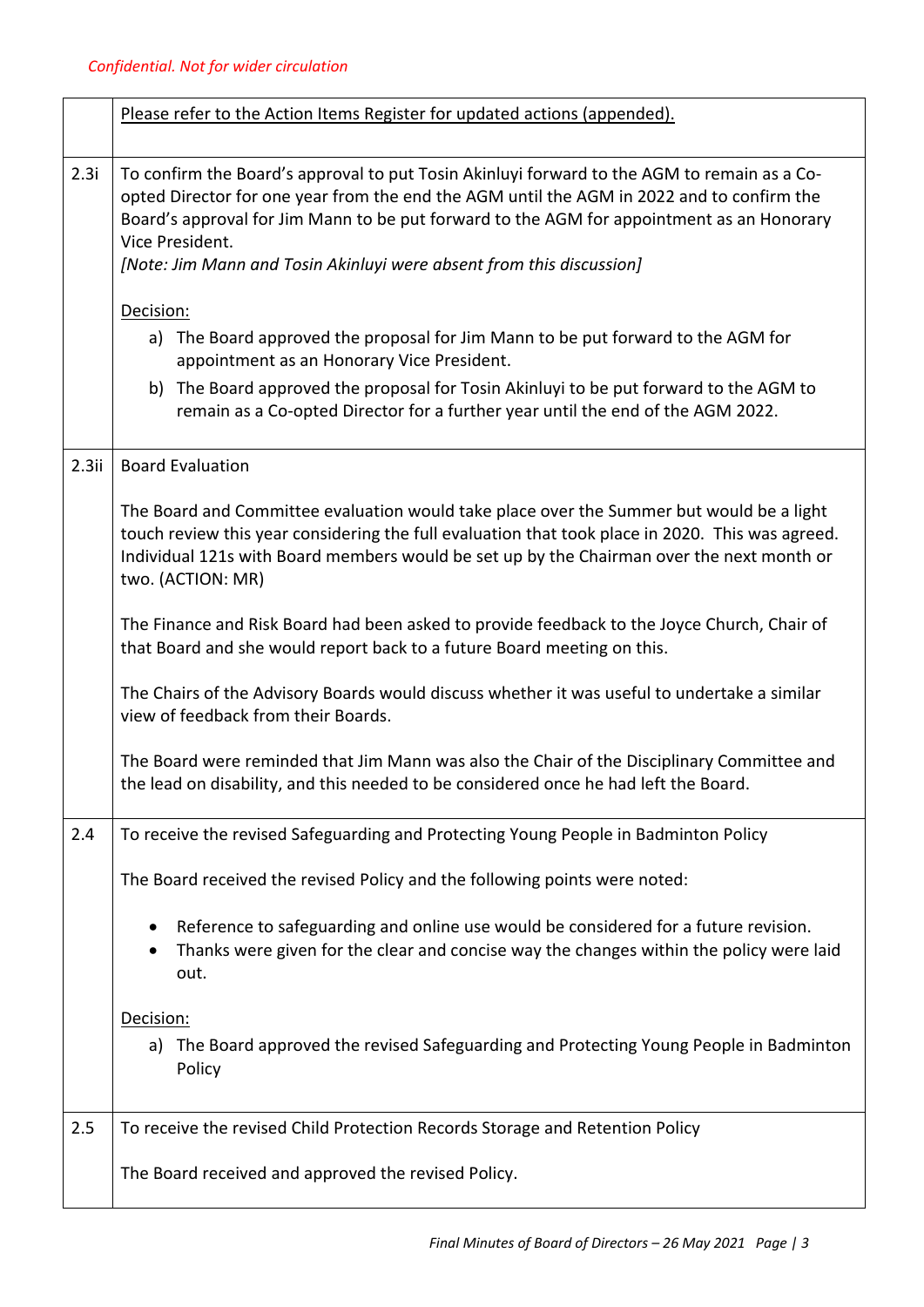|     | Decision:<br>a) The Board approved the revised Child Protection Records Storage and Retention Policy                                                                                                                                                                                                                                                                                                |  |
|-----|-----------------------------------------------------------------------------------------------------------------------------------------------------------------------------------------------------------------------------------------------------------------------------------------------------------------------------------------------------------------------------------------------------|--|
| 2.6 | To receive the updates from Advisory Boards/Committees:                                                                                                                                                                                                                                                                                                                                             |  |
|     | <b>Finance and Risk Board</b>                                                                                                                                                                                                                                                                                                                                                                       |  |
|     | The Board received the paper provided by the Chair of the Finance and Risk Board. The year end<br>and audit process had been completed and the auditors, Haysmacintyre, had given an<br>unqualified audit.                                                                                                                                                                                          |  |
|     | Joint EP/PD Boards                                                                                                                                                                                                                                                                                                                                                                                  |  |
|     | The Board received the paper on the joint meeting held in April. The Chairs of the Boards and<br>the Performance Director had met to discuss a small working group to discuss 18-21 year old<br>players. Warm thanks were given to Jim Mann for his work on the Player Development Board.<br>Peter Emptage would be joining that Board to replace Nick Cox who was taking over the<br>Chairmanship. |  |
|     | The action from the last Board meeting for the joint Boards to discuss appropriate KPIs around<br>coaching was still being discussed and worked on by Lee Bent.                                                                                                                                                                                                                                     |  |
|     | <b>Disciplinary Committee</b>                                                                                                                                                                                                                                                                                                                                                                       |  |
|     | [REDACTED]                                                                                                                                                                                                                                                                                                                                                                                          |  |
|     | <b>EDI Working Group</b>                                                                                                                                                                                                                                                                                                                                                                            |  |
|     | The EDI Working Group had met several times. The initial focus was on insight through various<br>methods, survey and focus groups. From the feedback received four key themes had been<br>developed to move the strategy forward, firstly by the work that Badminton England could do<br>than then how the organization could influence the rest of the badminton landscape:                        |  |
|     | Badminton England should be the lead for inclusion<br>I.<br>Increase visibility of the sport in other communities<br>ΙΙ.<br>Supporting the badminton community to ensure it is a welcoming sport for all<br>III.<br>IV.<br>Tackling inequalities.                                                                                                                                                   |  |
|     | Demonstrating the impact across all the themes would also be key.                                                                                                                                                                                                                                                                                                                                   |  |
|     | The next steps were the completion of the themes paper and the key things to be addressed<br>under each and then a process of consultation would begin across CMT, staff, the badminton<br>community and the partner agencies.                                                                                                                                                                      |  |
|     | Everyone needed to buy into the strategy working forward. Embedding the EDI Strategy into the<br>working process throughout the organisation and being the beacon for this work across the                                                                                                                                                                                                          |  |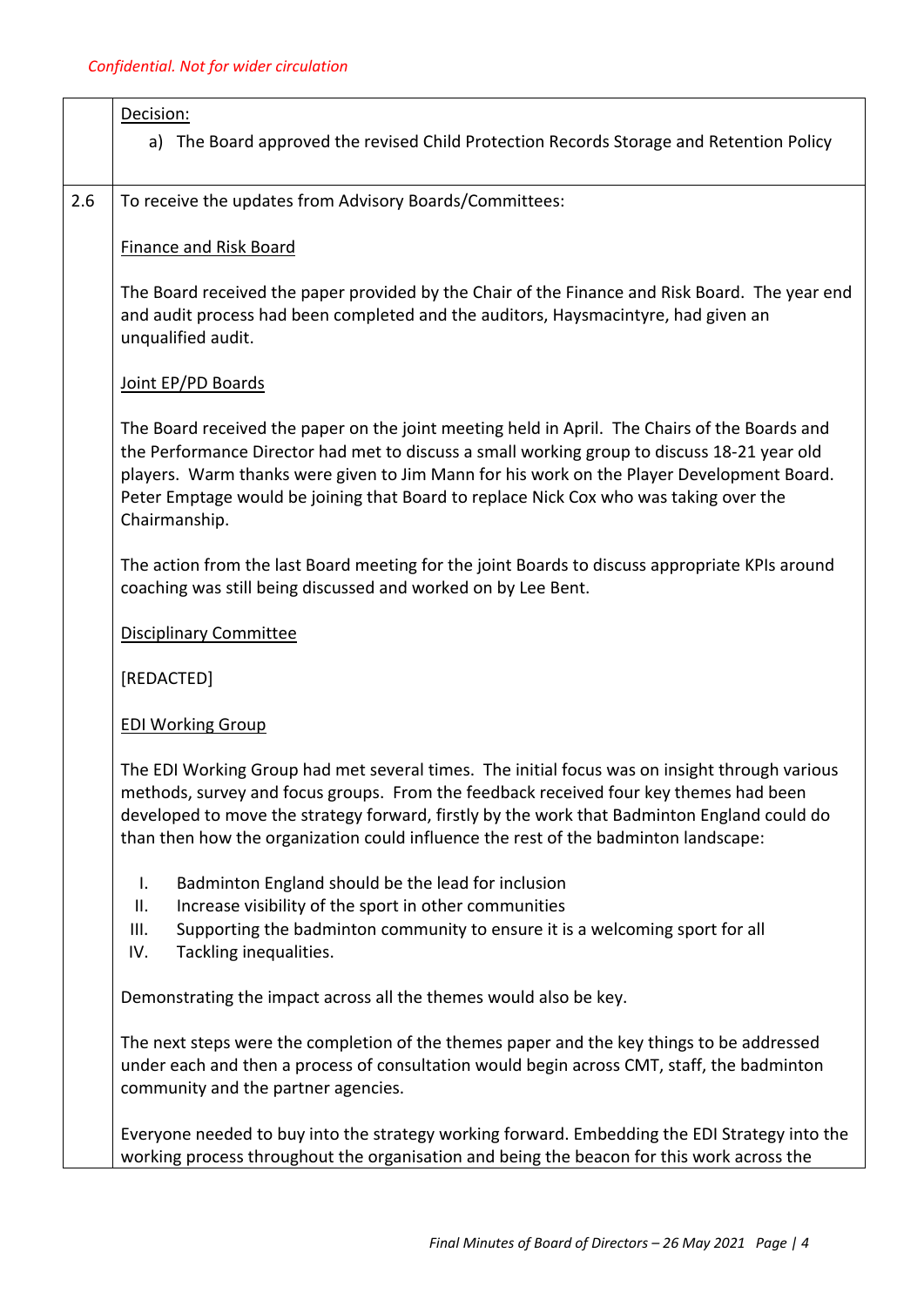|                         | badminton community would be key. Tosin had enjoyed working with the Group so far and<br>thanked them for their support so far.                                                                                                                                                                                                                                                                                                                                                                                                                                                                                                                       |  |  |
|-------------------------|-------------------------------------------------------------------------------------------------------------------------------------------------------------------------------------------------------------------------------------------------------------------------------------------------------------------------------------------------------------------------------------------------------------------------------------------------------------------------------------------------------------------------------------------------------------------------------------------------------------------------------------------------------|--|--|
|                         | <b>Strategy Review Group</b>                                                                                                                                                                                                                                                                                                                                                                                                                                                                                                                                                                                                                          |  |  |
|                         | The Group had been set up with members from the BoD, the Development Team and the wider<br>badminton community and some of the people who had applied for the Director position had<br>been used as an extended advisory group. Initial focus had been on the current Strategy and<br>progress against it. The context of the current strategy was now being reviewed against the<br>changing landscape, how it reflects the needs of the badminton community but also the needs<br>and ambitions of our funding partners and the importance of ED&I within it. A more substantive<br>update would be provided at the next Board meeting (ACTION: GD) |  |  |
| $\overline{\mathbf{3}}$ | <b>REPORTING</b>                                                                                                                                                                                                                                                                                                                                                                                                                                                                                                                                                                                                                                      |  |  |
| 3.1                     | To receive the Chief Executive's Report                                                                                                                                                                                                                                                                                                                                                                                                                                                                                                                                                                                                               |  |  |
|                         | The Board received the report and attachments and the following additional points were noted:                                                                                                                                                                                                                                                                                                                                                                                                                                                                                                                                                         |  |  |
|                         | Management Scorecard and Commentary                                                                                                                                                                                                                                                                                                                                                                                                                                                                                                                                                                                                                   |  |  |
|                         | Due to the pandemic and the restrictions of play for the last year, many of the objectives<br>$\bullet$<br>within the scorecard had not been met.<br>Responses to the membership proposal for the coming year had been received very<br>$\bullet$<br>positively by clubs.<br>There may be some issues for smaller teams to return to play which might have an<br>impact on some league play. The position on facilities was better than first feared but<br>there was still a lot of facilities, including schools, that were not open for badminton.                                                                                                 |  |  |
|                         | <b>Risk Register</b>                                                                                                                                                                                                                                                                                                                                                                                                                                                                                                                                                                                                                                  |  |  |
|                         | The Register was presented to the Finance and Risk Board already and some adjustments<br>had been made following that.<br>Overall the Risk Register was in a good shape. There were no high risks and some risks<br>٠<br>had been reduced in terms of impact and likelihood, particularly those around receipt of<br>awaited funding.                                                                                                                                                                                                                                                                                                                 |  |  |
|                         | <b>Annual Report</b>                                                                                                                                                                                                                                                                                                                                                                                                                                                                                                                                                                                                                                  |  |  |
|                         | A very different looking report this year due to the lack of content from the different<br>٠<br>teams who were impacted during the pandemic.<br>The Report would be posted on the website, shared with UK Sport and Sport England and<br>will be circulated with the papers for the AGM.<br>The Board approved the Annual Report                                                                                                                                                                                                                                                                                                                      |  |  |
|                         | <b>European Championships</b>                                                                                                                                                                                                                                                                                                                                                                                                                                                                                                                                                                                                                         |  |  |
|                         | The business objective of winning 3-5 medals was achieved as 3 were won.                                                                                                                                                                                                                                                                                                                                                                                                                                                                                                                                                                              |  |  |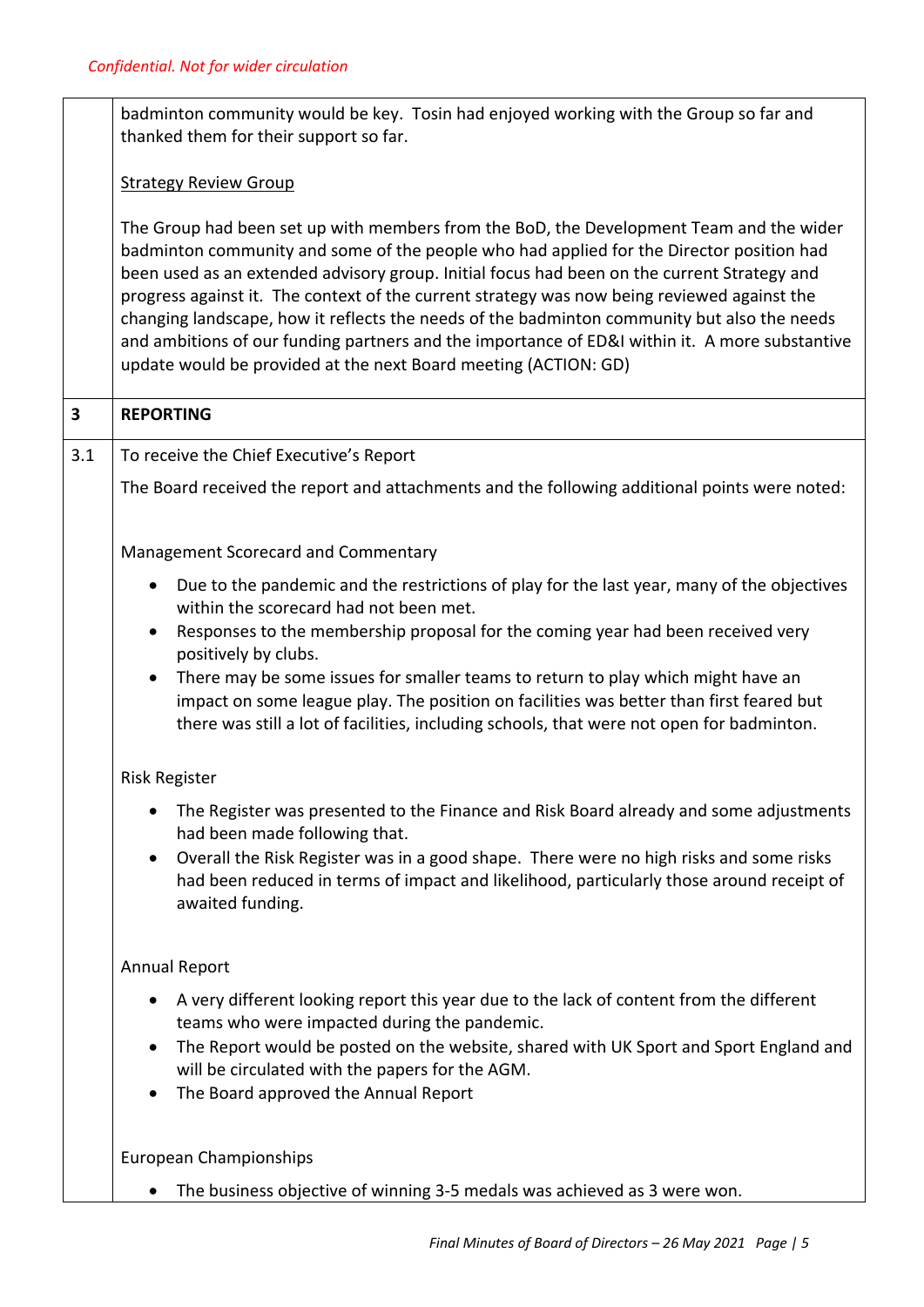|     | It was difficult to identify learnings to be taken from the Championships as many of the<br>$\bullet$<br>issues were around the pandemic situation which would hopefully be resolved in future.<br>The Board were updated on the Spanish International held in Madrid, which was the final<br>$\bullet$<br>para badminton qualification event ahead of the Paralympics.<br>The Team were well prepared for the event and receive excellent support from the Head<br>$\bullet$<br>Coach, Richard Morris, and team in Sheffield.<br>It was recognised that having no tangible structure of talent development within Para<br>$\bullet$<br>badminton was detrimental to bringing players up to the standard of those who are<br>based in Sheffield.<br>An infrastructure to support Para badminton was being considered within the Strategy<br>$\bullet$<br>Working Group and how this could be implemented on the back of the Paralympics,<br>initially for those players who want to find somewhere to play.<br>Decision:<br>a) The Board approved the Annual Report |
|-----|---------------------------------------------------------------------------------------------------------------------------------------------------------------------------------------------------------------------------------------------------------------------------------------------------------------------------------------------------------------------------------------------------------------------------------------------------------------------------------------------------------------------------------------------------------------------------------------------------------------------------------------------------------------------------------------------------------------------------------------------------------------------------------------------------------------------------------------------------------------------------------------------------------------------------------------------------------------------------------------------------------------------------------------------------------------------|
|     | Please refer to the Action Items Register for updated actions (appended).                                                                                                                                                                                                                                                                                                                                                                                                                                                                                                                                                                                                                                                                                                                                                                                                                                                                                                                                                                                           |
| 3.2 | To receive the audited accounts for the financial year ended 31 March 2021                                                                                                                                                                                                                                                                                                                                                                                                                                                                                                                                                                                                                                                                                                                                                                                                                                                                                                                                                                                          |
|     | The Board received the audited accounts and the following points were noted:                                                                                                                                                                                                                                                                                                                                                                                                                                                                                                                                                                                                                                                                                                                                                                                                                                                                                                                                                                                        |
|     | The year end and audit was completed in a very efficient process. Badminton England<br>$\bullet$<br>was given an unqualified audit.<br>[REDACTED]<br>$\bullet$                                                                                                                                                                                                                                                                                                                                                                                                                                                                                                                                                                                                                                                                                                                                                                                                                                                                                                      |
|     | The Finance Team had requested consideration about the timing of the AGM to allow for<br>$\bullet$<br>the audit process moving forward and a small group comprising the Chair of the Finance<br>& Risk Board, Chairman of the Board of Directors, CEO and Finance Director would<br>discuss this issue further.                                                                                                                                                                                                                                                                                                                                                                                                                                                                                                                                                                                                                                                                                                                                                     |
|     | Thanks were given to the Finance Team for their work on the year end and audit.<br>$\bullet$                                                                                                                                                                                                                                                                                                                                                                                                                                                                                                                                                                                                                                                                                                                                                                                                                                                                                                                                                                        |
|     | Decision:                                                                                                                                                                                                                                                                                                                                                                                                                                                                                                                                                                                                                                                                                                                                                                                                                                                                                                                                                                                                                                                           |
|     | a) The Board approved the audited accounts                                                                                                                                                                                                                                                                                                                                                                                                                                                                                                                                                                                                                                                                                                                                                                                                                                                                                                                                                                                                                          |
| 3.3 | To receive the Letter of Representation                                                                                                                                                                                                                                                                                                                                                                                                                                                                                                                                                                                                                                                                                                                                                                                                                                                                                                                                                                                                                             |
|     | The Board received and approved the Letter of Representation.                                                                                                                                                                                                                                                                                                                                                                                                                                                                                                                                                                                                                                                                                                                                                                                                                                                                                                                                                                                                       |
|     | Decision:                                                                                                                                                                                                                                                                                                                                                                                                                                                                                                                                                                                                                                                                                                                                                                                                                                                                                                                                                                                                                                                           |
|     | a) The Board approved the Letter of Representation                                                                                                                                                                                                                                                                                                                                                                                                                                                                                                                                                                                                                                                                                                                                                                                                                                                                                                                                                                                                                  |
| 3.4 | To receive the Audit Findings Report                                                                                                                                                                                                                                                                                                                                                                                                                                                                                                                                                                                                                                                                                                                                                                                                                                                                                                                                                                                                                                |
|     | The Board received and approved the Audit Findings Report.                                                                                                                                                                                                                                                                                                                                                                                                                                                                                                                                                                                                                                                                                                                                                                                                                                                                                                                                                                                                          |
|     | Decision:                                                                                                                                                                                                                                                                                                                                                                                                                                                                                                                                                                                                                                                                                                                                                                                                                                                                                                                                                                                                                                                           |
|     | a) The Board approved the Audit Findings Report                                                                                                                                                                                                                                                                                                                                                                                                                                                                                                                                                                                                                                                                                                                                                                                                                                                                                                                                                                                                                     |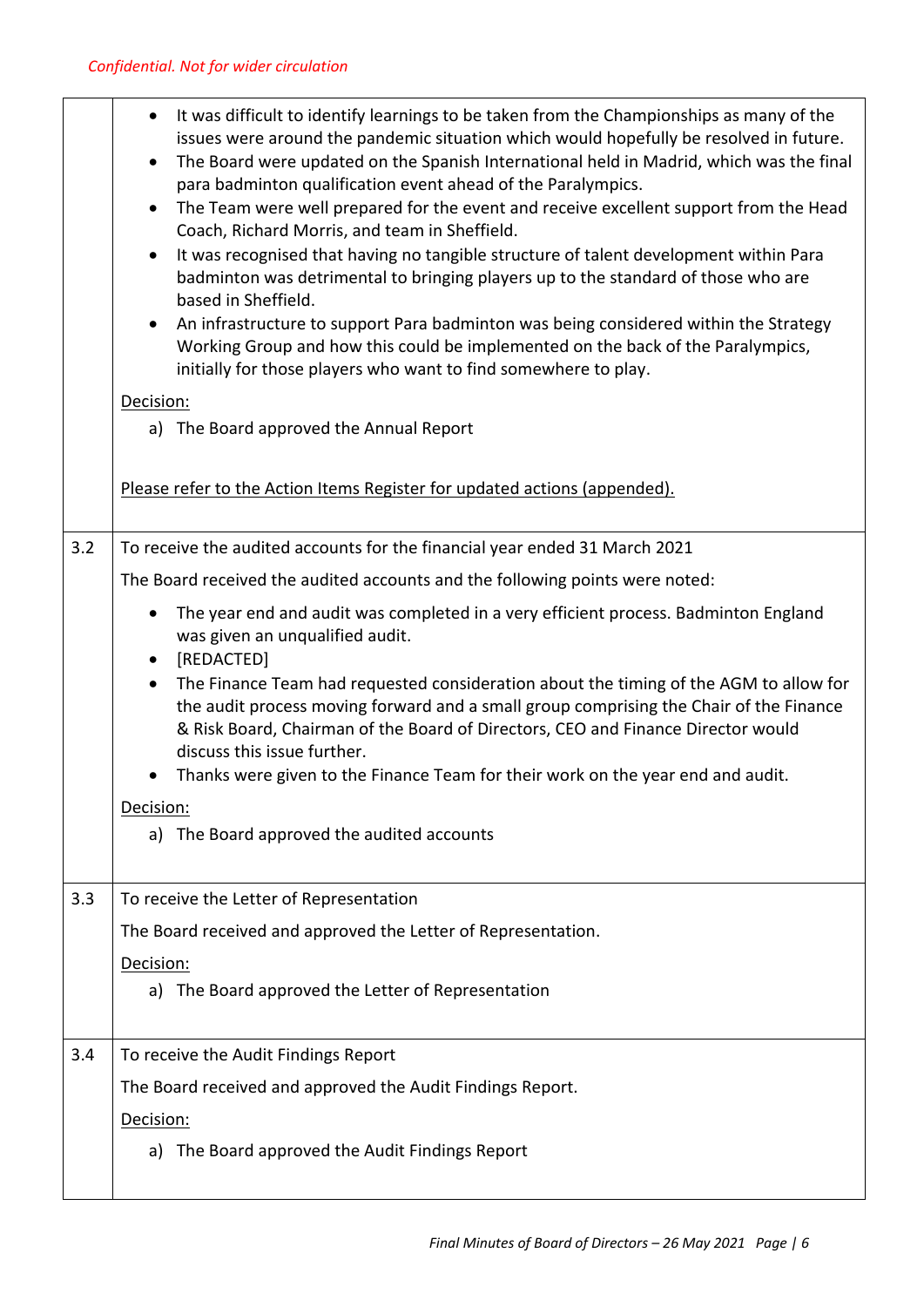| 3.5 | To receive the Safeguarding Summary Report                                                                                                                                                                                                                                                                                       |  |  |
|-----|----------------------------------------------------------------------------------------------------------------------------------------------------------------------------------------------------------------------------------------------------------------------------------------------------------------------------------|--|--|
|     | The Board received the Safeguarding Summary Report and the Chief Executive updated on<br>current cases. The following points were noted:                                                                                                                                                                                         |  |  |
|     | The new case management system was working well and Sport England had agreed to<br>$\bullet$<br>provide a further £1m into the case management system support for NGBs.<br>Discussion was held on training, especially around online safeguarding issues.                                                                        |  |  |
| 5   | <b>MINUTES and ACTION POINTS</b>                                                                                                                                                                                                                                                                                                 |  |  |
| 5.1 | To approve the minutes of the Board of Directors' meeting held on 31 March 2021                                                                                                                                                                                                                                                  |  |  |
|     | The Minutes were approved nem com.                                                                                                                                                                                                                                                                                               |  |  |
|     | Decision:                                                                                                                                                                                                                                                                                                                        |  |  |
|     | a) The Board approved the minutes of the Board of Directors' meeting held on 31 March<br>2021                                                                                                                                                                                                                                    |  |  |
| 5.2 | To review actions Requiring Attention only contained within the Action Items Register                                                                                                                                                                                                                                            |  |  |
|     | The Board received and noted the Action Items Register and the following points were noted:                                                                                                                                                                                                                                      |  |  |
|     | Work was ongoing to update and finalise development of the website, especially with<br>$\bullet$<br>regards to the membership offer moving forward. Seven Leagues were helping with this,<br>as part of Sport England Funding. A lot of new content was being added to the website.                                              |  |  |
| 5.3 | Matters Arising from the Board Meeting of 31 March 2021 not notified in advance of the<br>meeting and not included in the agenda.                                                                                                                                                                                                |  |  |
|     | There were no matters arising from the Board meeting of 31 March 2021.                                                                                                                                                                                                                                                           |  |  |
| 6   | AoB                                                                                                                                                                                                                                                                                                                              |  |  |
| 6.1 | The proposed new scoring system, put forward at the Badminton World Federation AGM, was<br>rejected on the day.                                                                                                                                                                                                                  |  |  |
|     | Nora Perry MBE was voted onto the BWF Council again and would be invited into a future Board<br>meeting.                                                                                                                                                                                                                         |  |  |
| 6.2 | The Chief Executive had decided not to reapply to sit on the Badminton Europe Commissions for<br>the coming two years and had instead encouraged the Chief Operating Officer to do so; Giles<br>Dunning has been put forward to Badminton Europe for consideration for the Entertainment and<br><b>Participation Commissions</b> |  |  |
| 6.3 | The Government had confirmed that Team GB and Paralympic GB Teams going to Tokyo would<br>be vaccinated ahead of the Games. The process was not yet known.                                                                                                                                                                       |  |  |
| 6.4 | The announcement of Chris and Gabby's retirement would be circulated on Thursday 27 May.<br>[REDACTED]                                                                                                                                                                                                                           |  |  |
| 6.5 | [REDACTED]                                                                                                                                                                                                                                                                                                                       |  |  |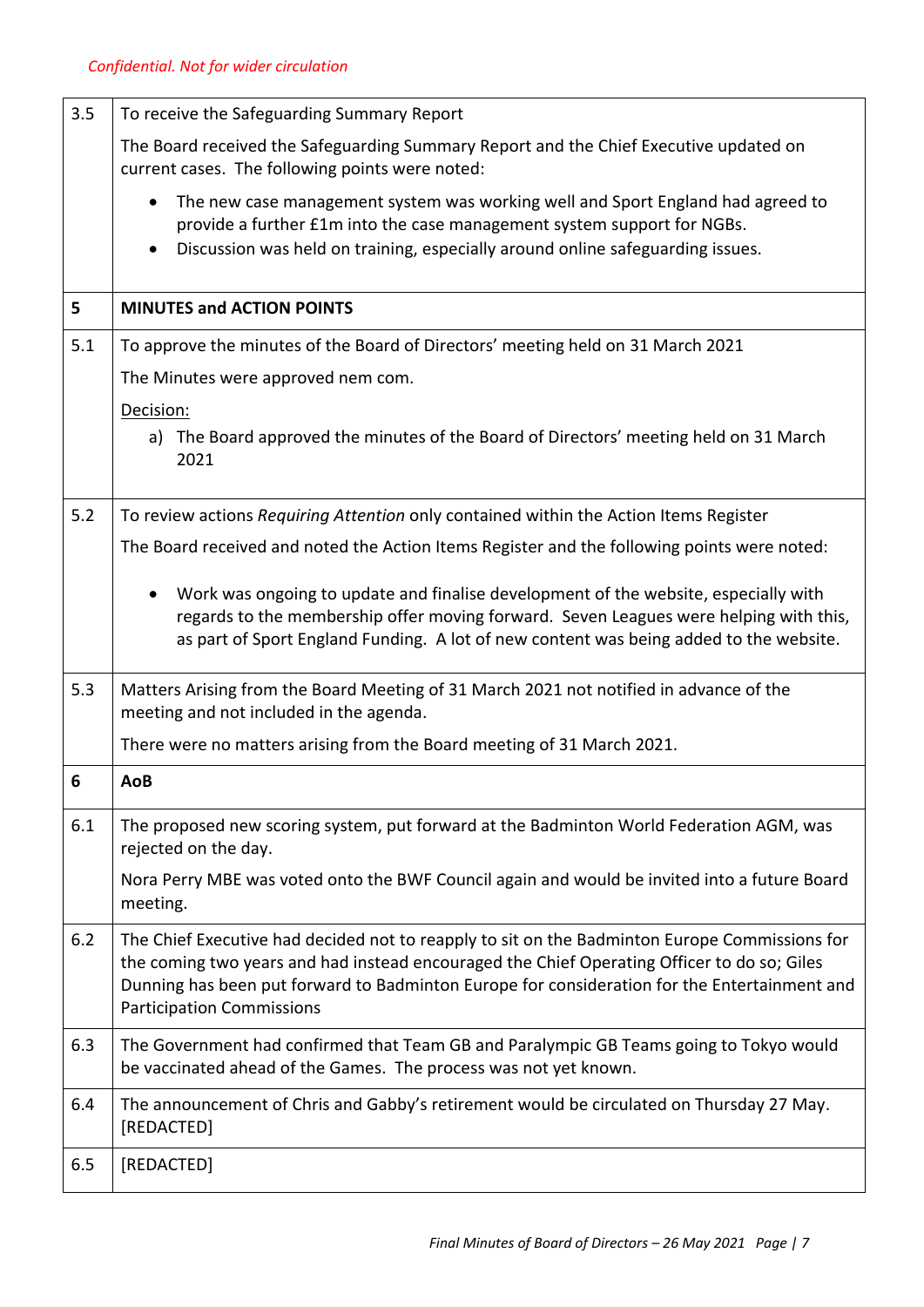| $6.6$ | The Chief Executive's appraisal had taken place earlier in the day. |
|-------|---------------------------------------------------------------------|
| 6.7   | [REDACTED]                                                          |

The meeting closed at 6 pm

## **Future Meetings 2021**

| Board (4pm, unless stated)    | <b>Board/CMT Strategy</b><br><b>Planning Sessions</b> | <b>General Meeting (1pm,</b><br>unless stated) |
|-------------------------------|-------------------------------------------------------|------------------------------------------------|
|                               | Wednesday 28 July                                     |                                                |
| Wednesday 25 August (Q1)      |                                                       |                                                |
|                               | Wednesday 29 September                                |                                                |
|                               |                                                       | Thursday 28 October                            |
| Wednesday 24 November<br>(Q2) |                                                       |                                                |